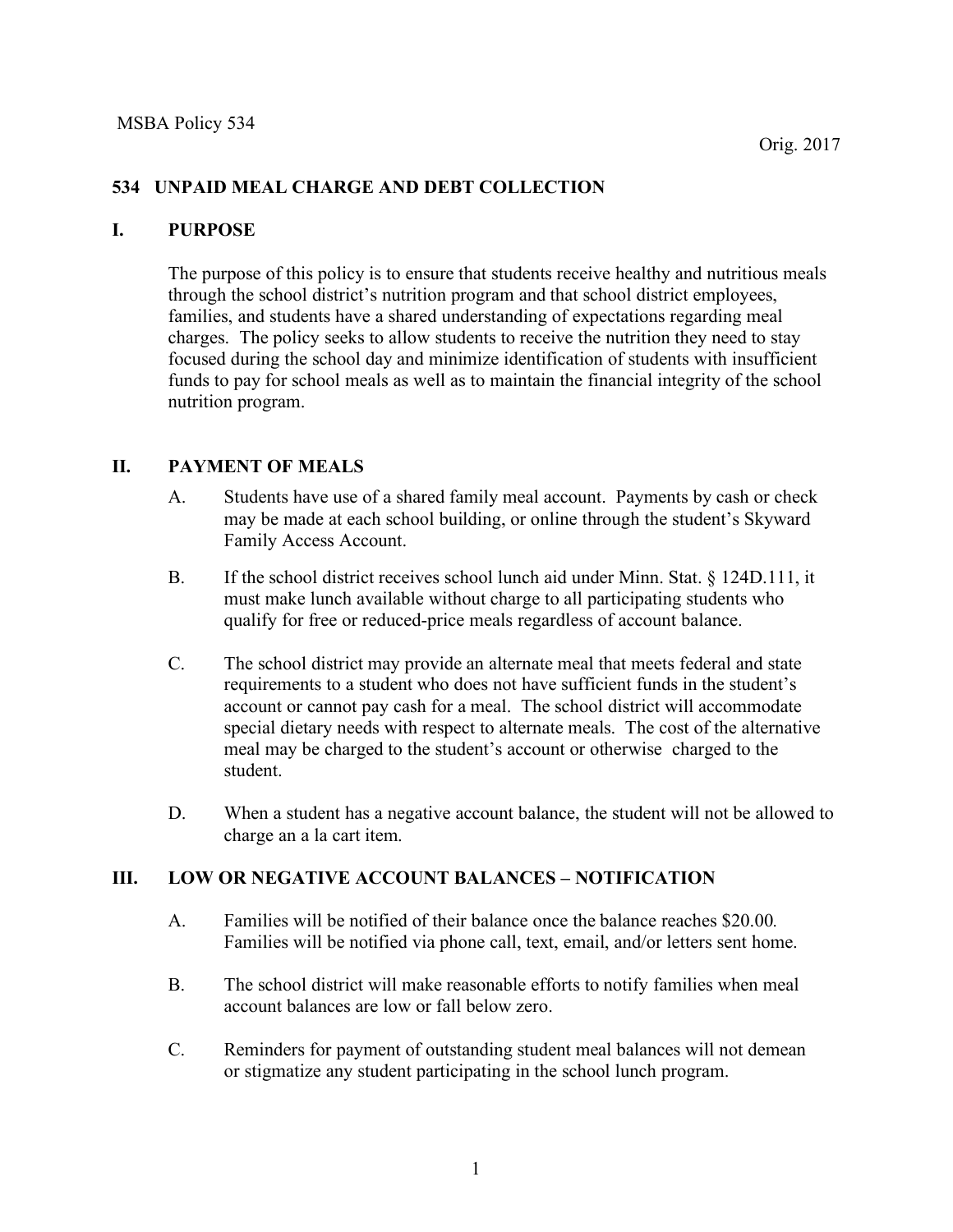## **IV. UNPAID MEAL CHARGES**

- A. The school district will make reasonable efforts to communicate with families to resolve the matter of unpaid charges. Where appropriate, families may be encouraged to apply for free and reduced-price meals for their children.
- B. The school district will make reasonable efforts to collect unpaid meal charges classified as delinquent debt. Unpaid meal charges are designated as delinquent debt when payment is overdue, the debt is considered collectable, and efforts are being made to collect it.
- C. Negative balances of more than \$75.00 will be turned over to the superintendent or superintendent's designee for collection. Collection options may include, but are not limited to, use of collection agencies, claims in the conciliation court, or any other legal method permitted by law.
- D. The school district may not enlist the assistance of non-school district employees, such as volunteers, to engage in debt collection efforts.

# **V. COMMUNICATION OF POLICY**

- A. This policy and any pertinent supporting information shall be provided in writing (i.e., mail, email, back-to-school packet, student handbook, etc.) to:
	- 1. all households at or before the start of each school year;
	- 2. students and families who transfer into the school district, at the time of enrollment; and
	- 3. all school district personnel who are responsible for enforcing this policy.
- B. The school district may post the policy on the school district's website, in addition to providing the required written notification described above.

| <b>Legal References:</b> | Minn. Stat. § 124D.111, Subd. 4                                |
|--------------------------|----------------------------------------------------------------|
|                          | 42 U.S.C. § 1751 et seq. (Healthy and Hunger-Free Kids Act)    |
|                          | 7 C.F.R. § 210 et seq. (School Lunch Program Regulations)      |
|                          | 7 C.F.R. § 220.8 (School Breakfast Program Regulations)        |
|                          | USDA Policy Memorandum SP 46-2016, Unpaid Meal Charges:        |
|                          | Local Meal Charge Policies (2016)                              |
|                          | USDA Policy Memorandum SP 47-2016, Unpaid Meal Charges:        |
|                          | Clarification on Collection of Delinquent Meal Payments (2016) |
|                          | USDA Policy Memorandum SP 23-2017, Unpaid Meal Charges:        |
|                          | Guidance                                                       |
|                          |                                                                |

Source: Independent School District 47